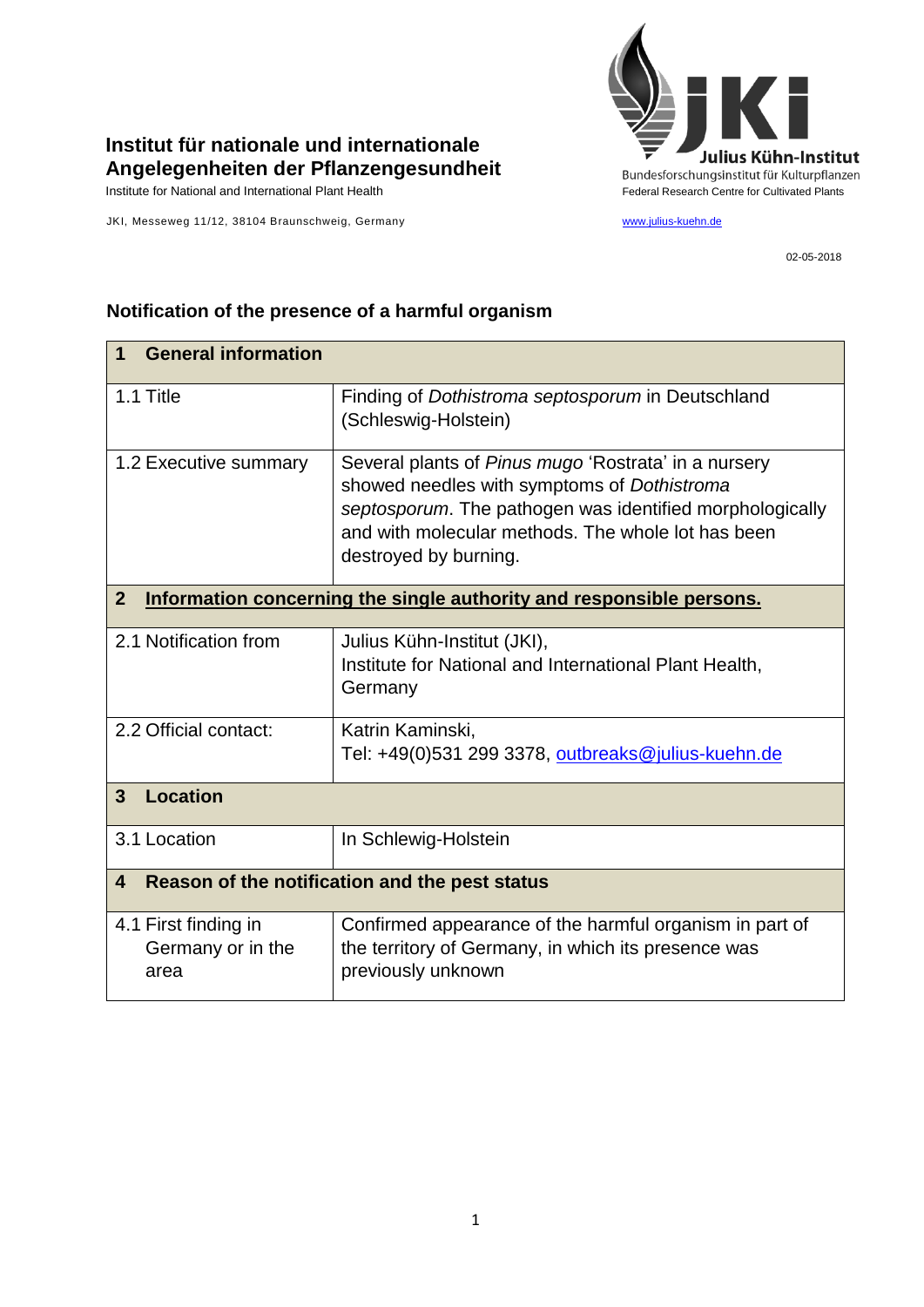| 4.2 Pest status of the area where the<br>harmful organism has been found<br>present, after the official<br>confirmation.              | Present, only in specific parts of the<br>area concerned, under eradication                                         |  |
|---------------------------------------------------------------------------------------------------------------------------------------|---------------------------------------------------------------------------------------------------------------------|--|
| 4.3 Pest status in Germany before the<br>official confirmation of the presence,<br>or suspected presence, of the<br>harmful organism. | Present, only in some parts of Germany                                                                              |  |
| 4.4 Pest status in Germany after the<br>official confirmation of the presence<br>of the harmful organism.                             | Present, only in some parts of Germany                                                                              |  |
| Finding, sampling, testing and confirmation of the harmful organism.<br>5                                                             |                                                                                                                     |  |
| 5.1 How the presence or appearance of<br>the harmful organism was found.                                                              | Information submitted by professional<br>operators, laboratories or other persons                                   |  |
| 5.2 Date of finding:                                                                                                                  | 19-03-2018                                                                                                          |  |
| 5.3 Sampling for laboratory analysis.                                                                                                 | 20-03-2018                                                                                                          |  |
| 5.4 Name and address of the Laboratory                                                                                                | Julius Kühn-Institut, Braunschweig                                                                                  |  |
| 5.5 Date of official confirmation of the<br>harmful organism's identity.                                                              | 28-03-2018                                                                                                          |  |
| Infested area, and the severity and source of the outbreak in that area.<br>6                                                         |                                                                                                                     |  |
| 6.1 Size and delimitation of the infested<br>area.                                                                                    | 300 m <sup>2</sup> / 30 plants (plants to be planted)                                                               |  |
| 6.2 Characteristics of the infested area<br>and its vicinity.                                                                         | Open air - production area: nursery                                                                                 |  |
| 6.3 Infested plant(s), plant product(s)<br>and other object(s).                                                                       | Pinus mugo 'Rostrata'                                                                                               |  |
| 6.4 Severity of the outbreak.                                                                                                         | The infested plants showed needles with<br>symptoms and significant damage. A<br>loss of needles could be observed. |  |
| 6.5 Source of the outbreak                                                                                                            | unknown                                                                                                             |  |
| <b>Official phytosanitary measures.</b><br>$\overline{7}$                                                                             |                                                                                                                     |  |